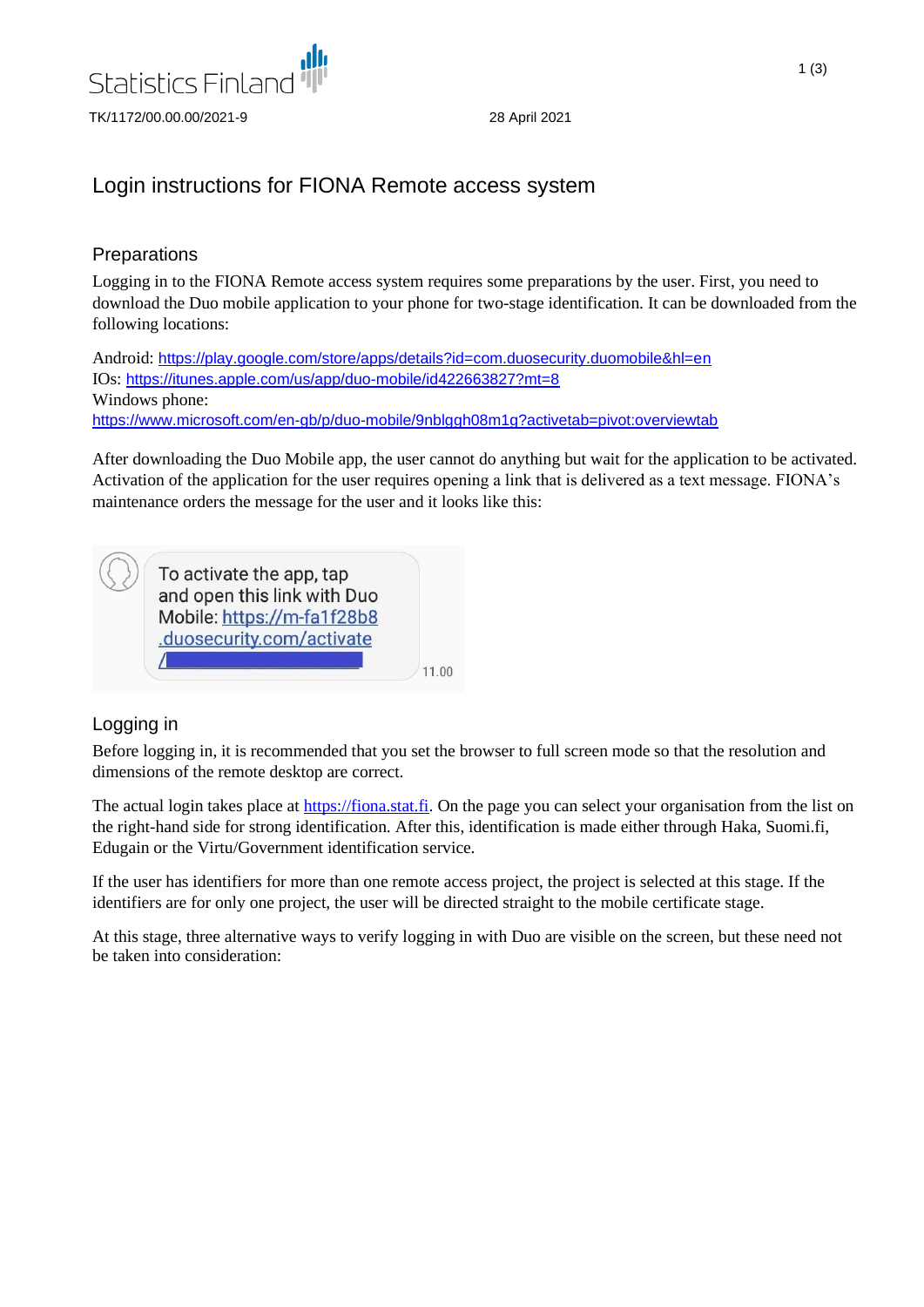

TK/1172/00.00.00/2021-9

|  | 28 April 2021 |  |
|--|---------------|--|
|  |               |  |

|                         | Android (+XXX XX XXX3531)<br>Device:<br>Choose an authentication method |                  |  |  |  |
|-------------------------|-------------------------------------------------------------------------|------------------|--|--|--|
|                         |                                                                         |                  |  |  |  |
|                         | Duo Push<br>D                                                           | Send Me a Push   |  |  |  |
| Powered by Duo Security | <b>(%)</b> Call Me                                                      | Call Me          |  |  |  |
|                         | E<br>Passcode                                                           | Enter a Passcode |  |  |  |

The user is automatically directed from this view to the remote desktop after accepting the approval request in the phone's Duo application with the green "APPROVE" selection. Unlike the passcode flash message used previously used in FIONA, the request does not appear directly on the telephone screen but must (at least in an Android phone) be opened through the notification menu at the top of the page.



#### Logging out

At the end of working with remote access use, it is recommended that you log out completely from the system. This is done by selecting the "character icon" in the Startup menu and after that "Sign out". If the user has in progress runs or other long-term application performances, the connection can be disconnected while leaving the session open. To do this, select the "power button" in the Startup menu and then "Disconnect".